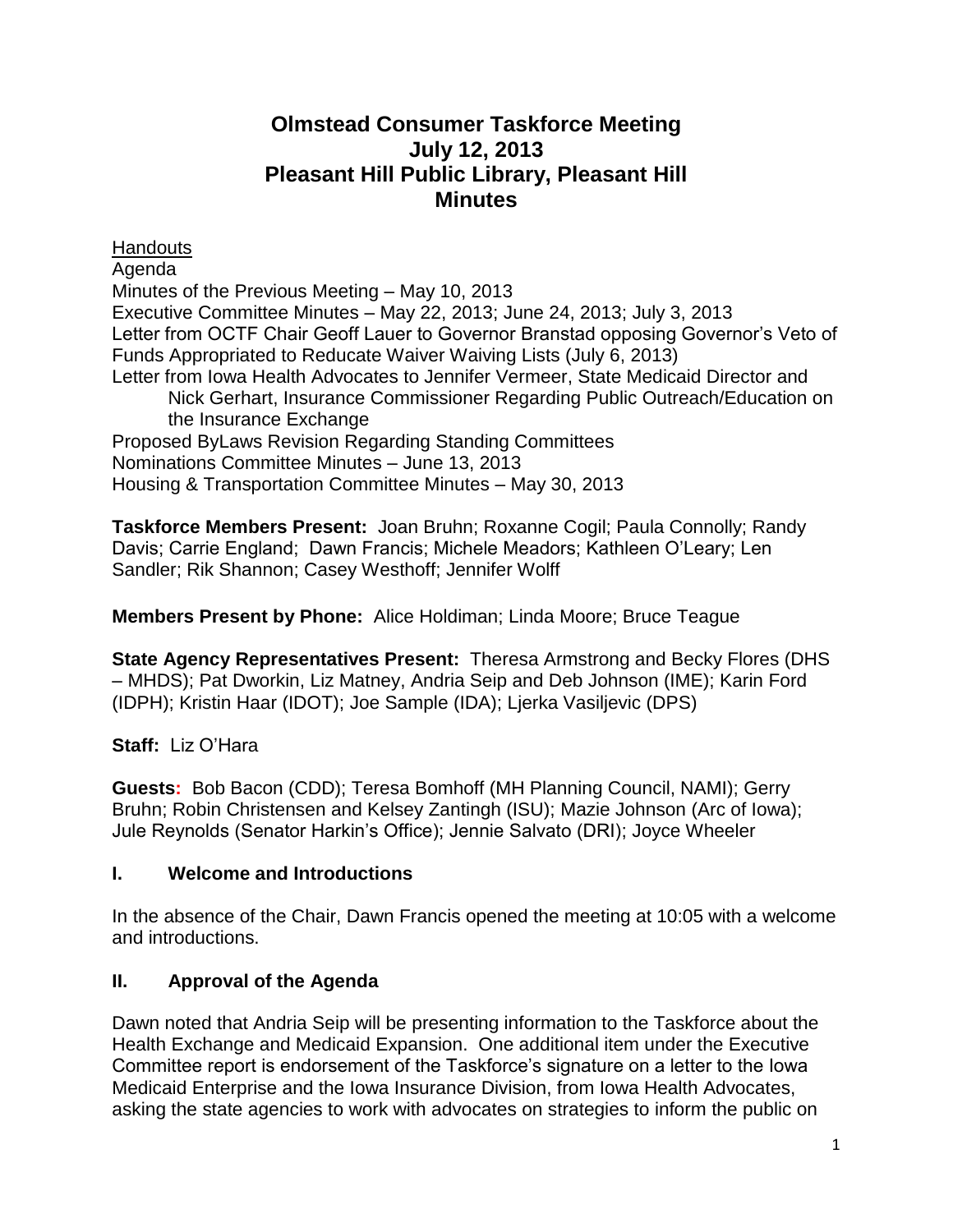how to access insurance coverage through the new Exchange to be established. The agenda incorrectly refers to Tammie Amsbaugh as Tammie Armstrong, reporting on state employment initiatives. Moved by Len Sandler and supported by Carrie England to approve the agenda as amended. Motion carried.

# **III. Approval of the Minutes of the Previous Meeting on May 10, 2013**

Moved by Len Sandler and supported by Randy Davis to approve the minutes of the previous meeting on May 10, 2013. Motion carried.

# **III. Executive Committee Report**

- A. Update on Medicaid Expansion. Dawn noted that this was one of the biggest issues for the Taskforce this Legislative Session, involving significant advocacy effort with legislators. An important compromise was reached between the Governor's Office, which was promoting its Healthy Iowans Plan, and the Senate Democratic proposal, which would expand Medicaid under the Affordable Care Act (ACA), for individuals earning up to 138% of federal poverty level (FPL). The compromise will cover everyone up to 138% FPL and will take advantage of the ACA's provision for 100% federal funding of Medicaid expansion. There are still concerns about the compromise, and further advocacy may be needed. Andria Seip will provide further information on the compromise agreement later in the agenda.
- B. DHS Appropriations. There are two important issues coming out of the Legislature's appropriations decisions: (1) Funding for redesign; and (2) the Governor's veto of appropriations to reduce the waiting lists for HCBS services.

Rik Shannon provided information on redesign funding. The biggest concern is the Governors' veto of \$13 million for the Risk Pool, set aside to address the needs of 45 counties in financial crisis, primarily due to their unpaid Medicaid bills. The basis for the Governor's decision was that counties can be expected to incur savings in service costs due to expanded Medicaid, as more individuals become eligible for mental health services previously funded with property tax revenues. Rik quoted counties as saying that the Governor has over-estimated the positive impact of Medicaid expansion on local revenues. If counties cannot provide the non-federal payment due on Medicaid expenditures for their residents, and the state requires that payment, those counties will be faced with the choice to cut services or start waiting lists. Not all counties are affected, but this is a critical issue for some.

An additional issue is the potential impact on urban, service-rich counties of the end of legal settlement, as residents of more service-poor counties are drawn to urban counties. The Governor vetoed a provision that would have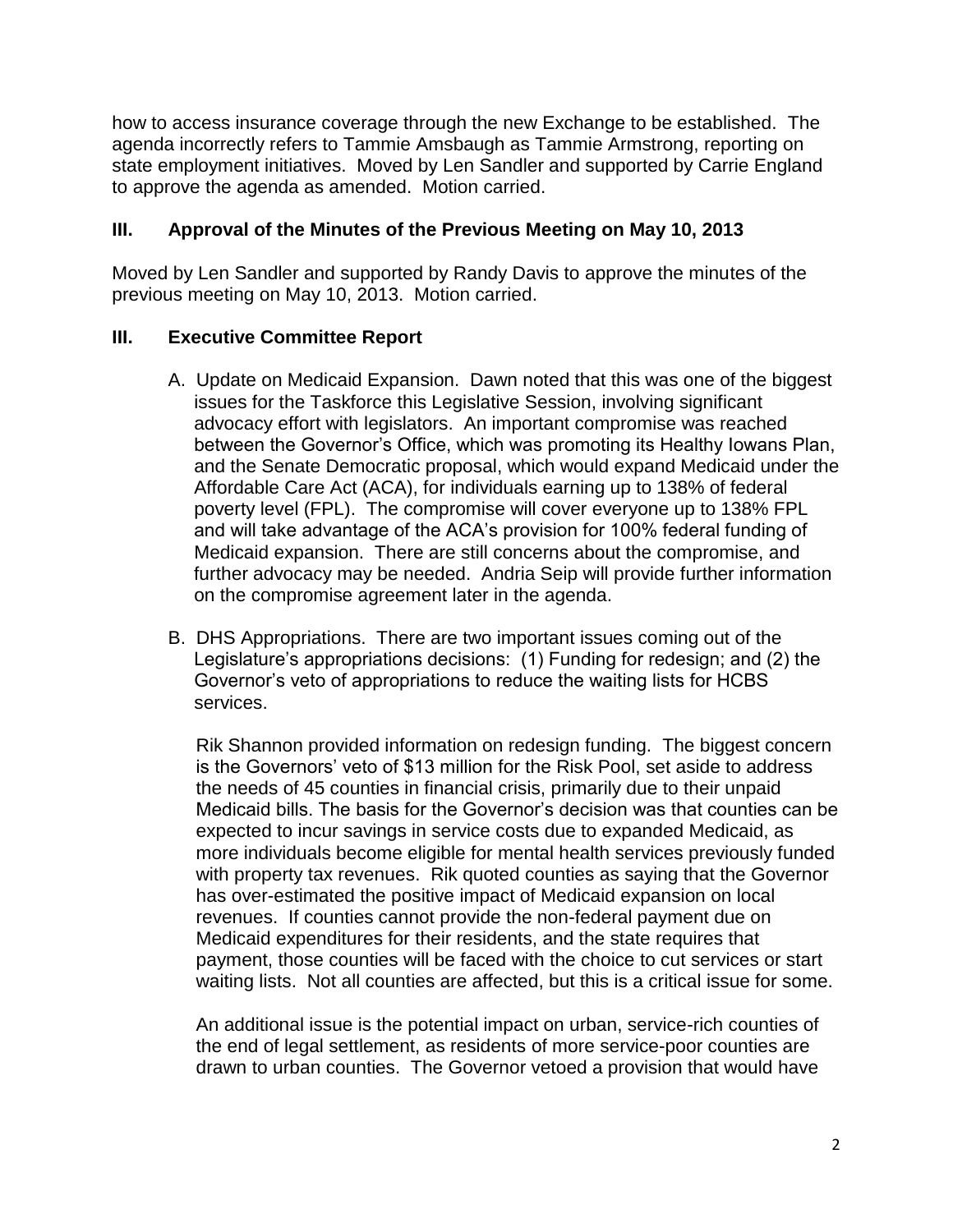ensured that these "magnet" counties retain their State Payment funding levels.

The Governor also signed language that requires counties to pay back 80% of the estimated savings generated by the infusion of expanded Medicaid funding for services previously supported by property tax. Counties had been led to believe that these savings would be available to help build core and core plus services. Thus, some of the \$29.8 million in appropriations to counties that *were* approved will have to be paid back. Collectively, the impact of these actions on the stability of the system is potentially very serious. The Legislature did set up a Medicaid Offset Study Committee to look at the potential impact of the property tax payback provision.

Rik said that the DD Council and ID Action will post an updated version of their guide to redesign on the website.

The second important DHS appropriations issue is the Governor's veto of \$8.7 million to help reduce waiting lists for the HCBS waivers. There are currently over 5,000 people on waiting lists, an unknown number of which will be at risk of institutionalization due to the veto. Dawn stated that Geoff met with Michael Bousselot, the Governor's healthcare policy advisor, who apparently believed that waiver services would not be necessary for these individuals once they obtained healthcare coverage through expanded Medicaid. Unfortunately neither standard Medicaid nor the commercial plans that people might purchase under the Marketplace Choice waiver provide the kind of long term supports and services people need to live independently in the community. A letter was sent to the Governor pointing this out and protesting the veto and warning of Olmstead implications. Mr. Bousselot has agreed that a meeting should be held with Director Palmer on ways to address the chronic issue of waiver waiting lists. Moved by Roxanne Cogil and supported by Randy Davis to endorse the Taskforce letter to Governor Branstad (7/8/13) protesting his veto of \$8.7 million in appropriations to reduce waiting lists for the HCBS waivers. Motion carried.

Bob Bacon commented that if counties are required to pay back 80% of alleged property tax savings due to the infusion of Medicaid funding into their local service systems, it appears that they are continuing to play a role in funding Medicaid services, despite the promise by the Administration that the state would assume full responsibility for Medicaid in FY '14.

C. Update on IFA/DHS Decision to apply for Section 811 Project Based Rental Assistance. Dawn reminded Taskforce members that at the May meeting the Taskforce had voted to support an application by the Iowa Finance Authority to HUD for Section 811 Project Based Rental Assistance (PBRA) for people with disabilities receiving services, following an intense discussion of the relative merits of PBRA and Tenant Based Rental Assistance (TBRA). While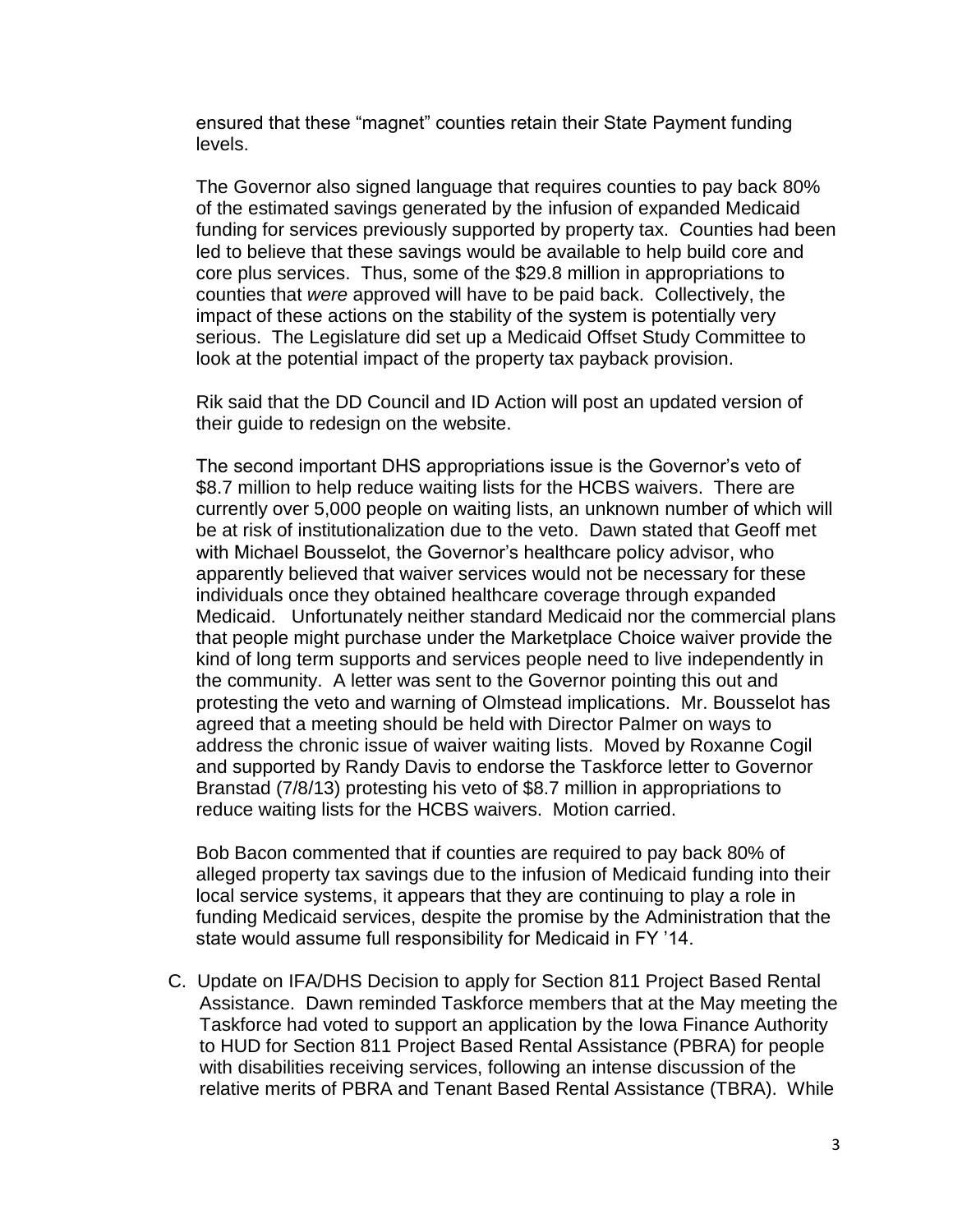some Taskforce members questioned whether rental assistance tied to a physical location was a model that should be supported by the Taskforce, the vote eventually was in favor on the basis that additional affordable housing in Iowa was needed. After the meeting, IFA learned that Section 811 rules might prohibit IFA from tying Section 811 to already-approved LIHTC projects if the developer/applicant had made commitments to target people with disabilities in its marketing for a percentage of the units. There were also concerns that because the Section 811 program does not include adequate compensation for administrative costs, the IFA Board might determine that it needed to cease operations of other rental assistance programs which also do not cover their admin costs.

Dawn referred to the minutes of the Taskforce Executive Committee on 5/22/13, in which the Committee took the unusual step of revisiting the Board decision. A near-majority of voting members were present, and it was an open meeting. The Committee learned from IFA staff of a recent communication from the national Technical Assistance Center suggesting that IFA could develop language in its Qualified Allocation Plan and in its next round of LIHTC applications which would protect the system of incentives promoting housing specifically for people with disabilities while still enabling the Authority to receive Section 811 funds. Consequently, no action was taken by the Executive Committee to call for a reversal of the Board's May decision.

D. Follow-up to May Meeting Decision on Bylaws Revision – Designation of Standing Committees. Dawn asked Alice Holdiman to talk about the distinction she sees between the role currently played by the Legislative/Policy Committee and the Strategic Planning Committee now established as a standing committee in the revised bylaws. Dawn expressed concern at the challenge of securing volunteers to serve on committees. Alice stated that when people first join the Taskforce, they need to be aware they are expected to serve on committees. She explained that in the past the Strategic Planning Committee did a great deal of work on the DHS Plan for Mental Health and Disability Services, and saw many of its recommendations adopted by DHS. The Legislative/Policy Committee works on legislation, reacting to proposed bills. Alice sees the need for a committee to look beyond the short term to identify barriers that need to be addressed, and to help the Taskforce be proactive in developing strategies to address them. Success may not come right away, and it may only come with building partnerships, as was done with the Disability Policy Summit a number of years ago.

Randy expressed support for Alice's position. Dawn asked if there were Taskforce members willing to serve on the Committee. Kathleen O'Leary and Randy volunteered to serve with Alice. Joan Bruhn volunteered to participate in preliminary discussions. Bob Bacon volunteered CDD staff support,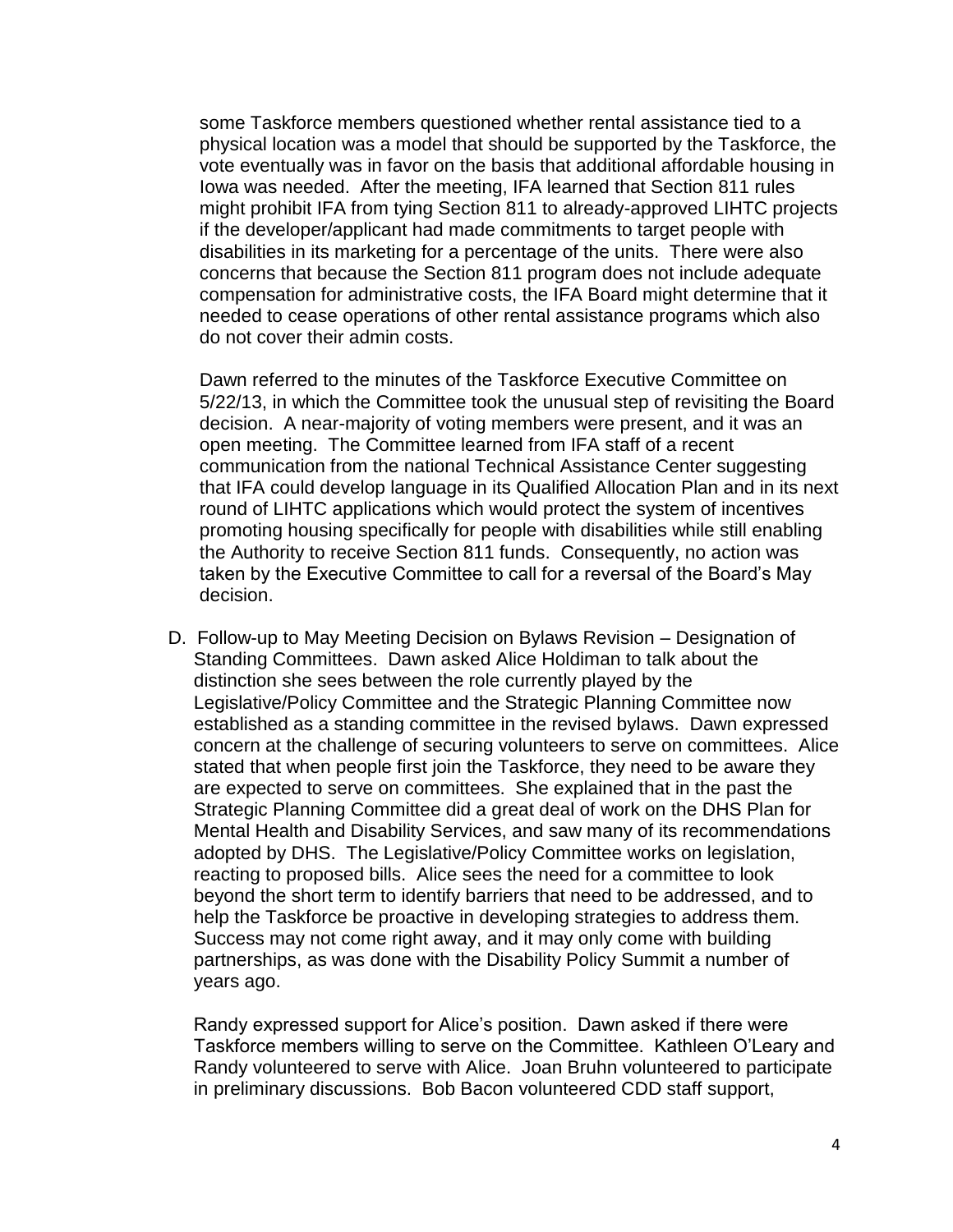including Terry Cunningham. Alice said interested state agencies should participate as well. Paula said that a problem for the Committee when she served on it was how to undertake strategic planning as a standalone group, without broad input.

E. Action Item. Request for endorsement of Olmstead Consumer Taskforce signature on communication from Iowa Health Advocates to Iowa Medicaid Enterprise and the Iowa Insurance Division, asking them to work with advocates to develop public outreach and education strategies for people seeking coverage on the new Health Insurance Exchanges. Moved by Alice Holdiman and supported by Carrie England to endorse the Taskforce signature on the letter. Motion carried.

#### **V. Nominations Committee Report: Presentation of 2013 OCTF Ray Gerke Systems Advocacy Award**

Carrie England reported that the Committee had met and, as charged, had selected the winner of the Taskforce's second annual Ray Gerke Award for Outstanding Systems Advocacy: Teresa Bomhoff, President of NAMI – Greater Des Moines and Chair of the Iowa Mental Health Plannng Council. Casey Westhoff offered the following resolution:

*Whereas,* people most affected by discrimination and lack of community support are the most effective advocates for the rights and dignity of people with disabilities; and

*Whereas,* effecting systems change requires persistence, close attention to detail, and a grasp of policy and program complexity; and

*Whereas,* the Iowa Olmstead Consumer Taskforce seeks to recognize those champions of independence and equality for Iowans with disabilities who exhibit the courage and commitment modeled by lifelong advocate Ray Gerke; and

*Whereas,* Teresa Bomhoff brings intimate knowledge of the disability experience, quiet competence and burning desire to remove systemic barriers to a life in the community for Iowans with disabilities and mental illness; and

*Whereas,* Teresa has used her knowledge, skills and reputation for outstanding leadership at the Mental Health Planning Council and NAMI – Greater Des Moines to provide generous support and a spirit of collaboration in Iowa's disability rights movement; and

*Whereas,* her endeavors have encompassed the campaign against the stigma attached to mental illness, best practice in service delivery, mental health parity, equitable access to quality services in a redesigned system, opportunities for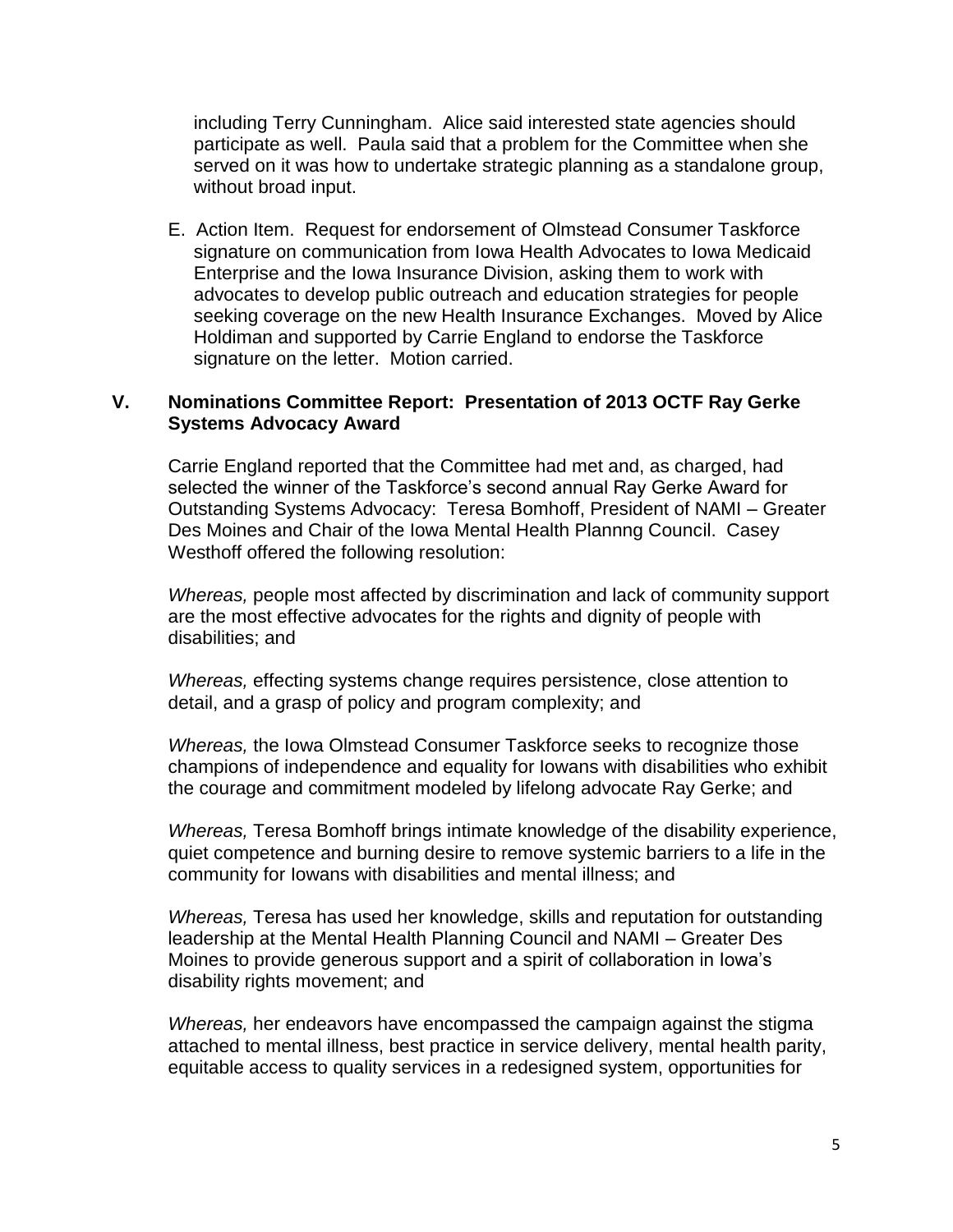diversion from incarceration and involuntary commitment, and expansion of healthcare coverage for all uninsured and underinsured Iowans;

Now, therefore, be it resolved, that the Olmstead Consumer Taskforce calls upon all Iowans to join in honoring Teresa Bomhoff with this 2013 Ray Gerke Award for Outstanding Systems Advocacy and in extending gratitude and appreciation for her leadership.

The motion was supported by Carrie England. Motion carried. Theresa was presented with a plaque and a framed copy of the resolution, and received the thanks of the Taskforce for her commitment and her collaborative spirit.

#### **VI. Presentation on Medicaid Expansion and ACA Implementation in Iowa**

Andria Seip, DHS – Affordable Care Act Project Manager, Iowa Medicaid Enterprise. Andria presented a power point (attached) explaining both the newly developed Iowa Health and Wellness Plan (IHAWP) to ensure health coverage to individuals with incomes up to 138% of federal poverty level (FPL), and the Health Exchange through which Iowans are to access their health coverage.

Jennifer Steenblock directs the effort at IME, which is working with the Iowa Insurance Division and with the U.S. Department of Health and Human Services to develop the infrastructure for Affordable Care Act implementation in Iowa. The state agencies want to partner with organizations in ensuring that consumers get adequate information on how to use the exchange. There will be trained and certified application counselors helping people review options, as well as navigators who are actually authorized to help people select the plan best for them. There will be both a call center and a website.

The Iowa Wellness Plan, expanding Medicaid coverage to individuals with up to 100% of FPL, will be administered by IME. It differs in some ways from traditional Medicaid; wellness and prevention activities will be required, or the member will be charged premiums. Members can choose their primary care physician from the network of Medicaid providers; if they do not choose, they will be assigned to one. They will have the benefits of coordinated care similar to the Integrated Health Home initiative. Teresa Bomhoff pointed out that it violates current Medicaid rules to charge premiums to people at less than 150% of FPL. She asked about the consequences if CMS does not approve this provision.

Iowa's Marketplace Choice Plan assists individuals with incomes between 100% and 138% of FPL, by using Medicaid funds to pay the premiums on commercial plans of their choice purchased on the new Exchange. Only Arkansas has taken this approach to Medicaid expansion at this point. Two plans have been approved thus far to offer plans. Wellness and prevention activities will also be required for these individuals if they want to avoid having to pay premiums; this too may be disapproved by CMS.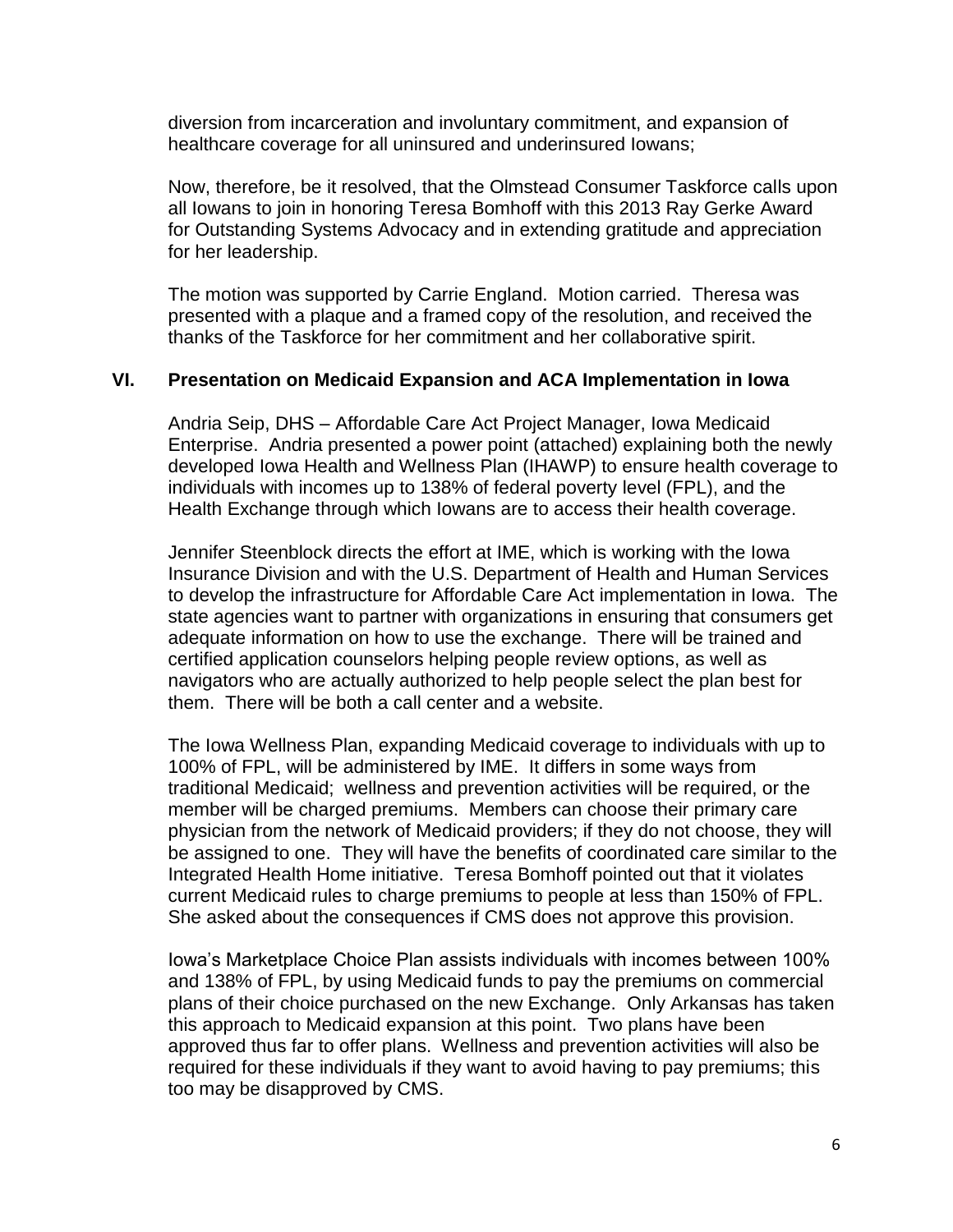The timetable for implementation includes submission of two Section 1115 Demonstration Waivers by the following week, at which point Iowa will begin negotiations with DHHS. Public hearings on the waivers are scheduled for July  $29<sup>th</sup>$  (Des Moines) and  $30<sup>th</sup>$  (Council Bluffs). The deadline for ublic comments is August 15<sup>th</sup>. IME hopes to have all comments compiled and the final draft of the waiver submitted by October  $20<sup>th</sup>$ . There is at least a 30day federal comment period. Outreach and education will begin in late summer or early fall. Andria encouraged people to check the IME website frequently for information. [\(http://www.ime.state.ia.us/iowa-health-and-wellness-plan.htm\)](http://www.ime.state.ia.us/iowa-health-and-wellness-plan.htm)

An important provision in the IHAWP relates to people who are deemed "medically frail." This would include many people with disabilities and chronic conditions such as mental illness; they would have the option of enrolling in traditional Medicaid. People with an SSDI determination who are in the waiting period for Medicare coverage would also be covered by Medicaid.

Teresa suggested that a chart be developed that shows clearly the services available under each Plan, side by side, as well as the costs, so that people understand the difference. It's her understanding that the premium assistance under the Marketplace Choice Plan will actually cost more in Medicaid dollars than would simple inclusion of those individuals under traditional Medicaid. She also suggested the department develop a clear one page document on where people can go for help. Teresa asked if people in the community corrections system, most of whom are uninsured, could participate in the Marketplace Choice Plan. Andria thought they were, but she was asked to verify this. Kristen Haar asked if transportation to medical appointments would be covered under IHAWP. Andria replied that Iowa is requesting a waiver from this standard Medicaid requirement because it was not provided for in the legislation, but that it was unclear if CMS would approve the waiver.

# **VII. Update from Ad Hoc Workgroup to Review Pending Changes in Administrative Code Related to Medicaid Cost Containment.**

Paula Connolly and Randy Davis reported on their teleconference with Deb Johnson on pending changes in Code, referring Taskforce members to the written notes from the meeting. The changes, which were called for by the Legislature, include implementation of the Integrated Health Homes Initiative providing care coordination for adults with MI and children with Serious Emotional Disturbance (SED). This can be a difficult concept to explain to the individuals and families affected, and many people become very concerned when they learn that the case management function will be replace by care coordination, even though the latter is more comprehensive and likely to lead to positive health outcomes. The Taskforce has been asked to work with Magellan Behavioral Health on outreach and education.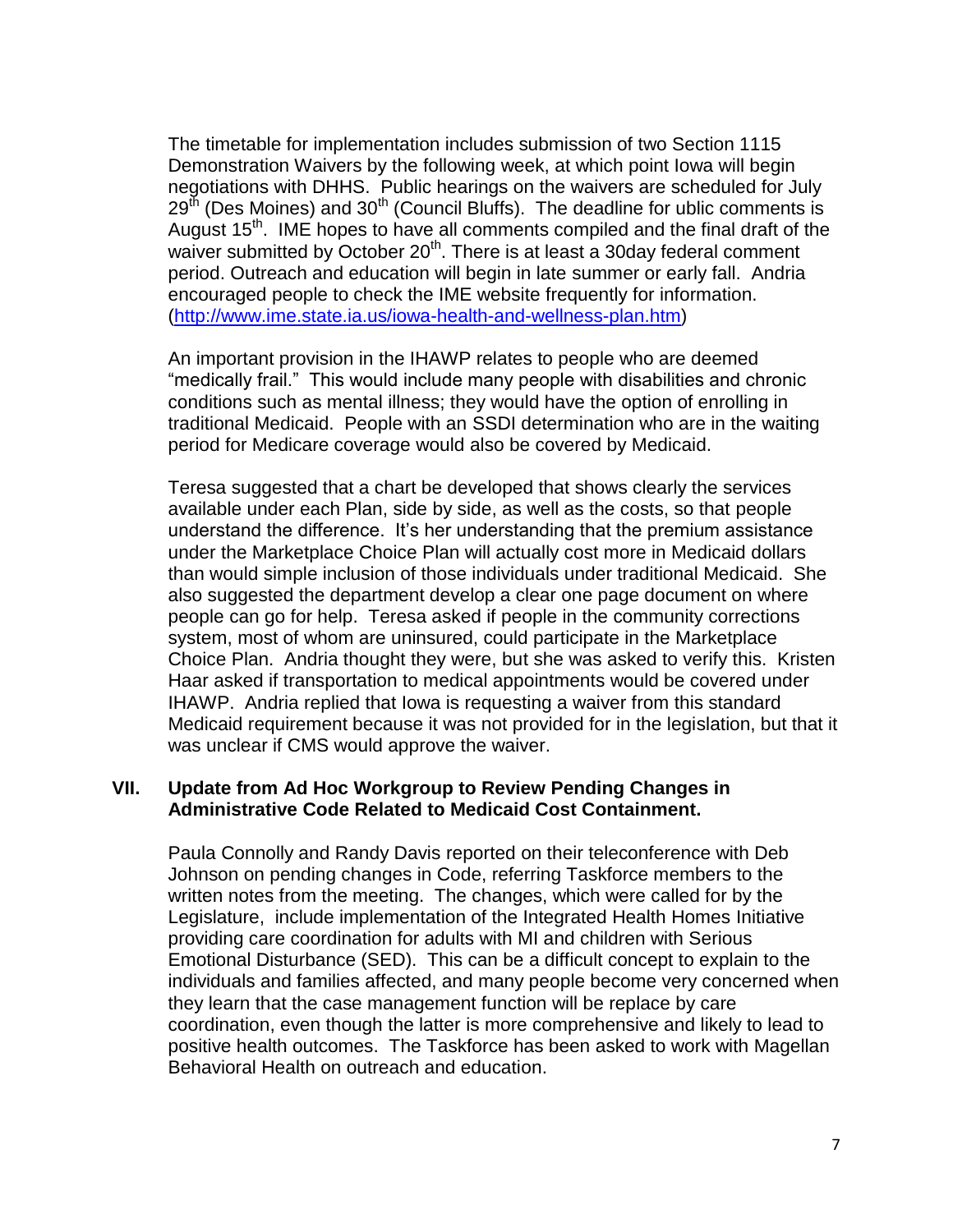#### **VIII. Housing & Transportation Committee**

Len Sandler reported that he met with IFA architect John Kerrs, who is very knowledgeable about access and visitability and believes in promoting them. Len was seeking a better understanding of new provisions in the Low Income Housing Tax Credit Qualified Allocation Plan (LIHTC QAP). He also wanted to talk about how the QAP might be further strengthened in the future, and how the Taskforce might assist IFA in accomplishing that. The QAP will be put out for public comment, and he believes it should be reviewed by the Housing and Transportation Committee.

Len's recommendations touch on three general areas: (1) the terminology in the QAP (the need to eliminate the word "handicapped"; (2) the threshold requirements for LIHTC applications; and (3) the incentives offered to developers to create accessible, "Olmstead-friendly" projects. An important new threshold requirement is that 10% of all units applied for must be fully accessible and set aside for and marketed to people with disabilities. An applicant will not be required to participate in Section 811 PBRA, unless IFA's application for the funds is successful and that applicant's project is chosen to receive the PBRA funds. These threshold requirements take the place of the previous incentive for applicants to set aside 25% of units for people with disabilities getting services. Karin Ford commented that IFA might consider provisions to build accessibility features into every unit, so that they could be easily retrofitted if a tenant had the need.

Len said that marketing plans for accessible units are key, and not always successful. However, the lease agreements for accessible units will require nondisabled tenants to move (at the property owner's expense) to another unit if the accessible unit is needed by a person with a disability.

Len said that the incentives for additional accessibility could be significantly strengthened from the current Type C accessibility, which Len feels is a minimal standard, to Type A – full accessibility. He has sent IFA staff the requirements used in other state QAPs, one of which assigns additional points for each additional accessibility feature built into the project. IFA could be assisted in promoting these concepts by giving people the opportunity to tour Universal Design homes, and by providing checklists of universal design features to make homes adaptable to owners and tenants with a wider variety of physical characteristics. Len also recommended that IFA make a graphic available showing the location of accessible housing in the state.

Dawn asked that the Housing and Transportation Committee review and propose comments on the forthcoming QAP. Len will ask Bruce Teague to set up a meeting. Karin Ford expressed concern that accessibility standards receive scant attention in housing development, in light of the growing aging population.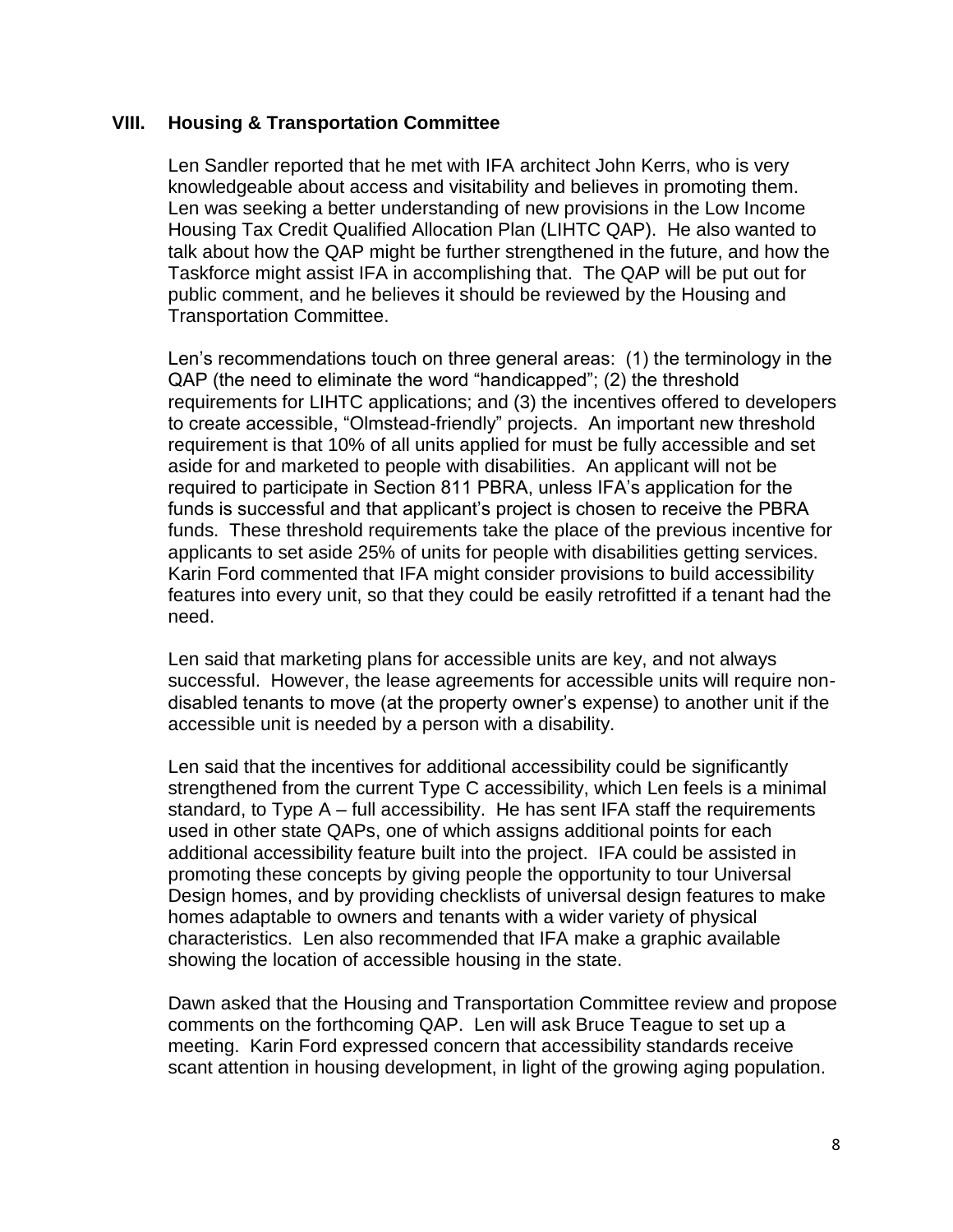# **IX. Update on Redesign and MHDS**

Theresa Armstrong, Bureau Chief, Community Services and Planning – MHDS Division, provided an update on the rules, shortly to be posted, giving definitions of core services under the redesigned MHDS system, as required by Senate File 2315. The rules also cover access standards and provider qualification. The rules have been developed and approved by the MHDS Commission and approved by the Legislative Rules Committee; Theresa expected the notice to be posted on  $7/24/13$ , with public comment until August  $13<sup>th</sup>$ . Theresa welcomed comments at the meeting but also invited written comments.

The rules clarify SF 2315 but may not change it. Len said that the organization of the rules makes it difficult to follow, due to all the cross referencing.

"Family support" will be available not only for people with MI but also other disabilities. Because the regions will be allowed to offer core plus services before they are technically required, core plus services are also defined. Casey Westhoff asked how regions would be held accountable; Theresa said that will be done through approval and monitoring of regional management plans, draft rules for which will be released in the following week. Paula Connolly asked how people should bring information forward when services are not provided as required; the regions, as government entities, will be subject Open Meetings, and DHS will also take complaints. Teresa Bomhoff pointed out that a definition for family psychoeducation, which has just been accepted as an evidence based practice (EBP), has been developed by NAMI; she will send it to MHDS.

The map of regions has almost been finalized; Jefferson and Carroll Counties' applications for exemption from the requirement to join a region were rejected. Teresa suggested that each region should be given a name, appearing on the regional map. Robyn Wilson has now retired, but Teresa said Julie Jetter could work on that project.

Becky Flores commented that permanent supportive housing is required to be provided, but is not in the list of core services; Theresa responded that it is an EBP to be developed as funds allow. Teresa Bomhoff commented on the challenge of developing performance evaluation. Services cannot be developed overnight, and DHS will work with regions on their planning. Regarding regional performance, Paula commented that consumer surveys should include not just people known to be getting services, but the general population, in order to learn what barriers to service people have encountered. Teresa also suggested that DHS develop a mechanism to chart the progress of the regions in making key benchmark decisions. Theresa said that all regions are working on their 28E agreements, and getting technical assistance funded by state appropriations.

# **X. Update on State Employment Initiatives**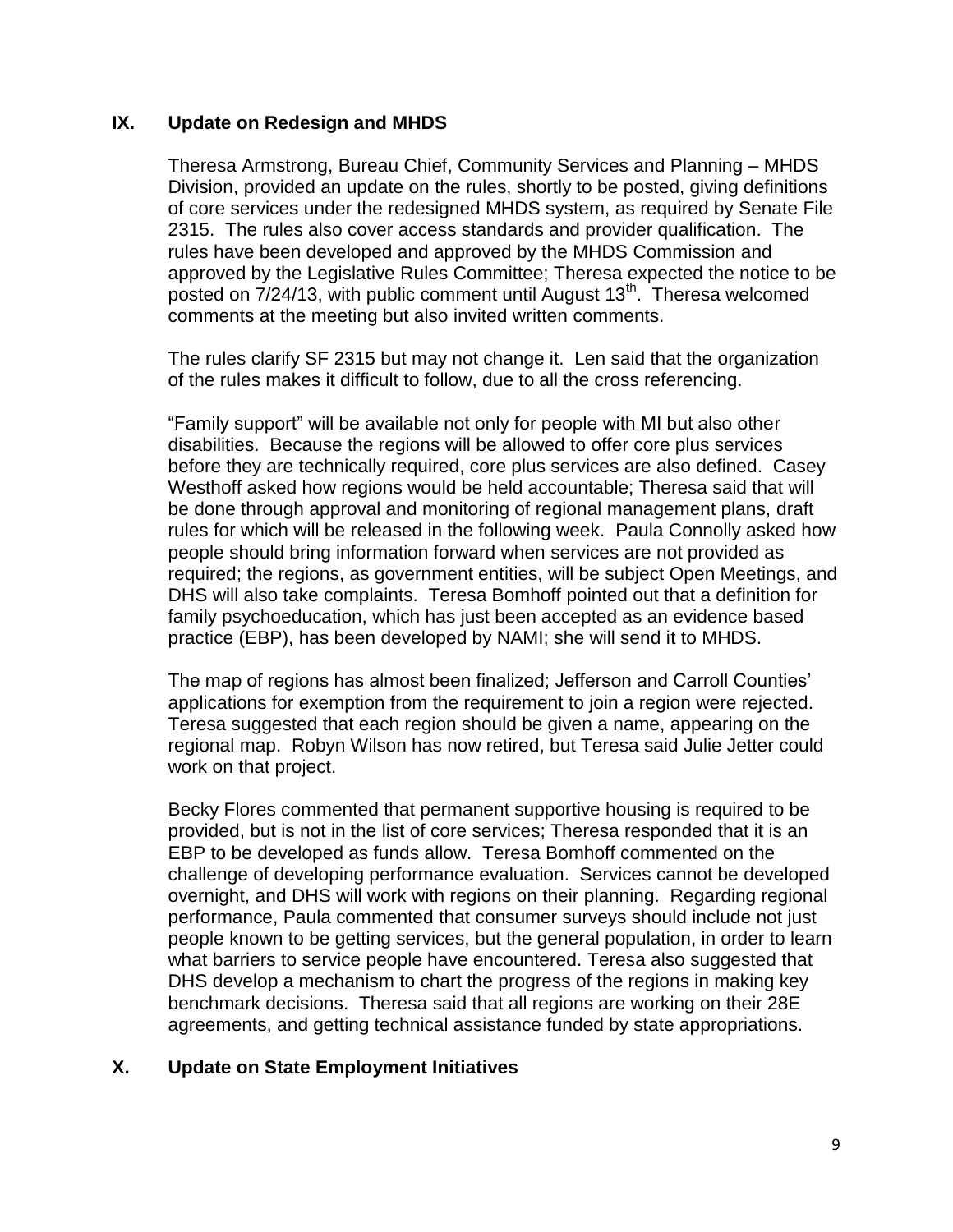Tammie Armstrong, Program Consultant, MHDS Division, provided an overview of work on employment initiatives. In 2011, a legislative forum was presented with the Employment  $1<sup>st</sup>$  vision statement, that competitive employment is the first priority and expected and preferred outcome of employment services. Key to achieving the vision is to align funding with employment service policies. People need a better array of service choices. Currently 80% of service expenditures are spent on facility based services. The HCBS Waiver is the source of most funding for services. Work has begun on service definition and the rates for waiver-funded employment services. IVRS, the Department for the Blind, and the Department of Education expect to coordinate their service programs to maintain consistency with the direction of the Waiver services.

Community listening sessions are being held. A small group of willing providers has worked hard on service definitions for supported employment; the group will meet at least a half dozen more times. Supported employment is defined in Code now as a core service. The effort is coordinated with the DD Council's ICIE (Iowa Consortium for Integrated Employment) project, which is directed at improving transition services for youth as they approach graduation. The Employment 1<sup>st</sup> mentoring program on which Iowa Workforce Development is working is also linked to these efforts via communication feedback loops. Progress updates for all interested parties will be provided through monthly webinars. All work should be completed by July 2015.

Services will be evaluated on the basis of outcomes—not only jobs, but also whether they are integrated, wages earned, etc. Dawn mentioned that some states have eliminated all sheltered workshops. Tammie confirmed that Vermont is one such state; the State Employment Leadership Network is helping Iowa review the experiences of successful states. The Department of Justice letters laying out settlement agreements with states on these issues provide further guidance.

Randy stated that asset limitations make many people with disabilities on Medicaid fearful of losing benefits if they work. Tammie agreed; this is a federal issue, and not something that Iowa can address through the rule-making process, though benefits planning could become a reimbursable service. Iowa's Medicaid for Employed Persons with Disabilities does help. Tammie said that Taskforce advocacy for policy changes at the federal level would be welcomed. Roxanne Cogil added that people with disabilities who don't qualify for the waiver are going to be on their own, and can "fall through the cracks."

It was agreed that the Taskforce needs to activate an Employment Committee. Liz will set up a teleconference for interested Taskforce members, and invite Tammie to help members become grounded in the issues. Len said that as regions hold meetings on services, advocates need to know what to recommend. Paula asked what would happen when someone who has been getting employment supports is promoted and has to move to a different county. Bob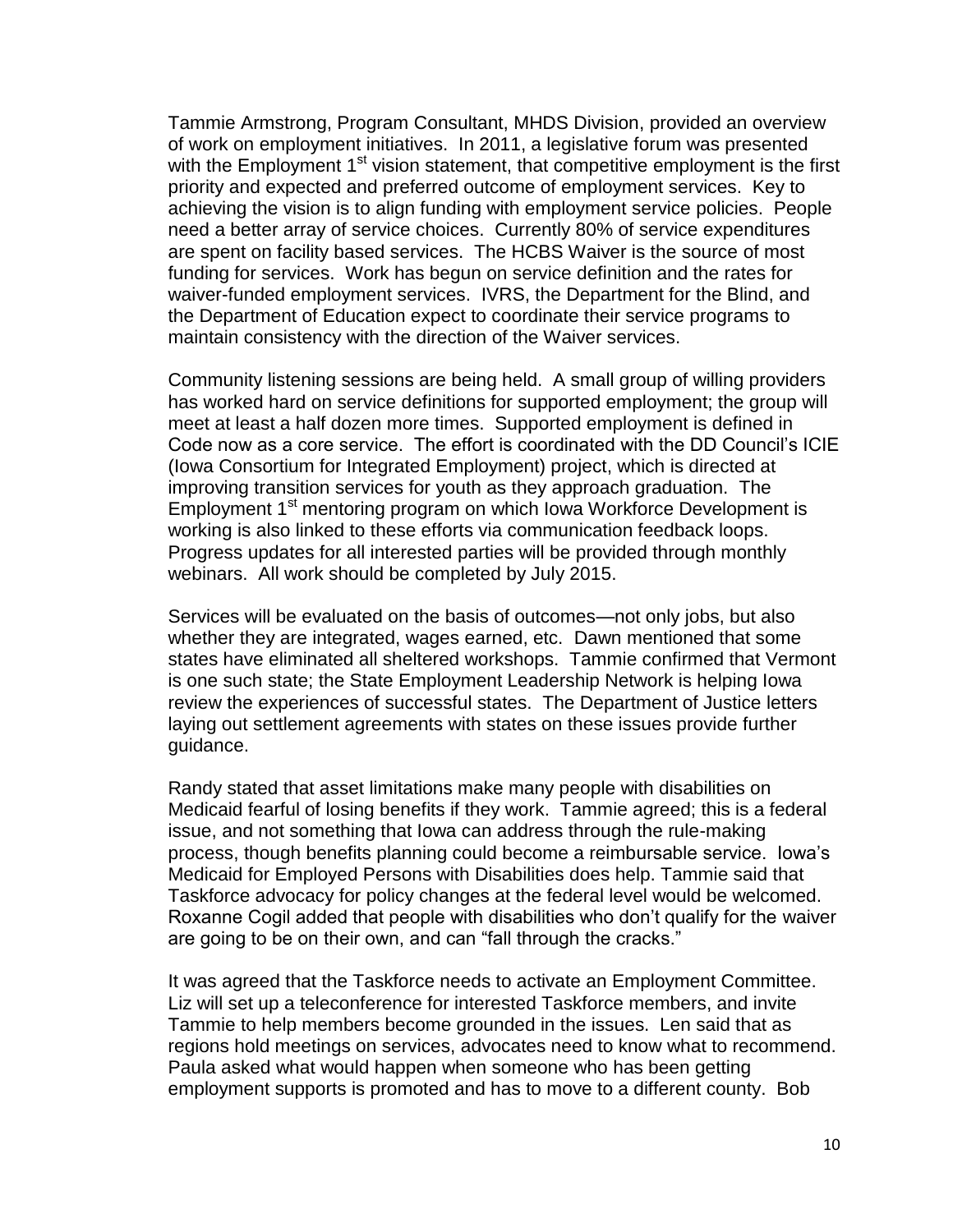Bacon commented that this adds to the negative aspects of the 80% Medicaid offset provision, as this money could have gone to expanded services. He said this is an important advocacy issue for the Taskforce. States have missed an opportunity to ask for waivers from current asset limits. PROMISE grants have been offered to states to develop models for keeping young people from lifetimes of dependency on Social Security, but grant requirements made it essentially impossible for Iowa and many other states to apply. He hopes that the Social Security Administration reopens the grant program and broadens eligibility for participation. Chuck Palmer, who has experience in asset development programs, is a natural ally.

Teresa Bomhoff emphasized the importance of benefits planning to people interested in applying for peer specialist positions. Asset limits have been a powerful disincentive. Applicants need help with the paperwork in applying for MEPD.

# **XI. State Agency Reports**

Department of Public Safety - Ljerka Vasiljevic noted that DPS has standards defining Type A, B, and C accessible units to which Len referred in his earlier report. She will send the standards to CDD to make available to the Taskforce, as well as state-required minimum standards in the building code. In addition, Ljerka wanted to inform Taskforce members that the State Fire Marshall has a project to provide smoke detectors in all homes, and Ljerka has access to 300 detectors to make available specifically to people with disabilities in need. She asked for the Taskforce's help in getting the word out. Dawn asked that she write up a brief paragraph to send to CDD, who will assist in information dissemination. Ljerka also plans to work with IFA staff.

Department of Transportation – Kristen Haar reported that people in central Iowa should be aware that the Des Moines Transportation Advisory Committee is doing a study of transportation barriers within the public transit system. Also, planned for May 15<sup>th</sup> of next year in Marshalltown is a summit on transportation and its effect on healthcare, veterans, etc. Speakers are needed. Dawn asked Kristen to email contact information for the IDA listserv. The new DART Central Station in downtown Des mOines will have a kickoff event on 7/15. Michele Meadors commented that many people would be interested but there should have been better outreach; Roxanne suggested contacting the Mobility Manager.

Iowa Department on Aging  $-$  Joe Sample reported that as of July 1<sup>st</sup>, the number of area agencies on aging has officially dropped from thirteen to six. Under legislation just passed, they are designated as Aging and Disability Resource Centers (ADRCs), but no funding has been specifically provided, and options will have to be explored. IDA wants to consult with the disability community on how best to incorporate the Independent Living perspective in their operations, as this